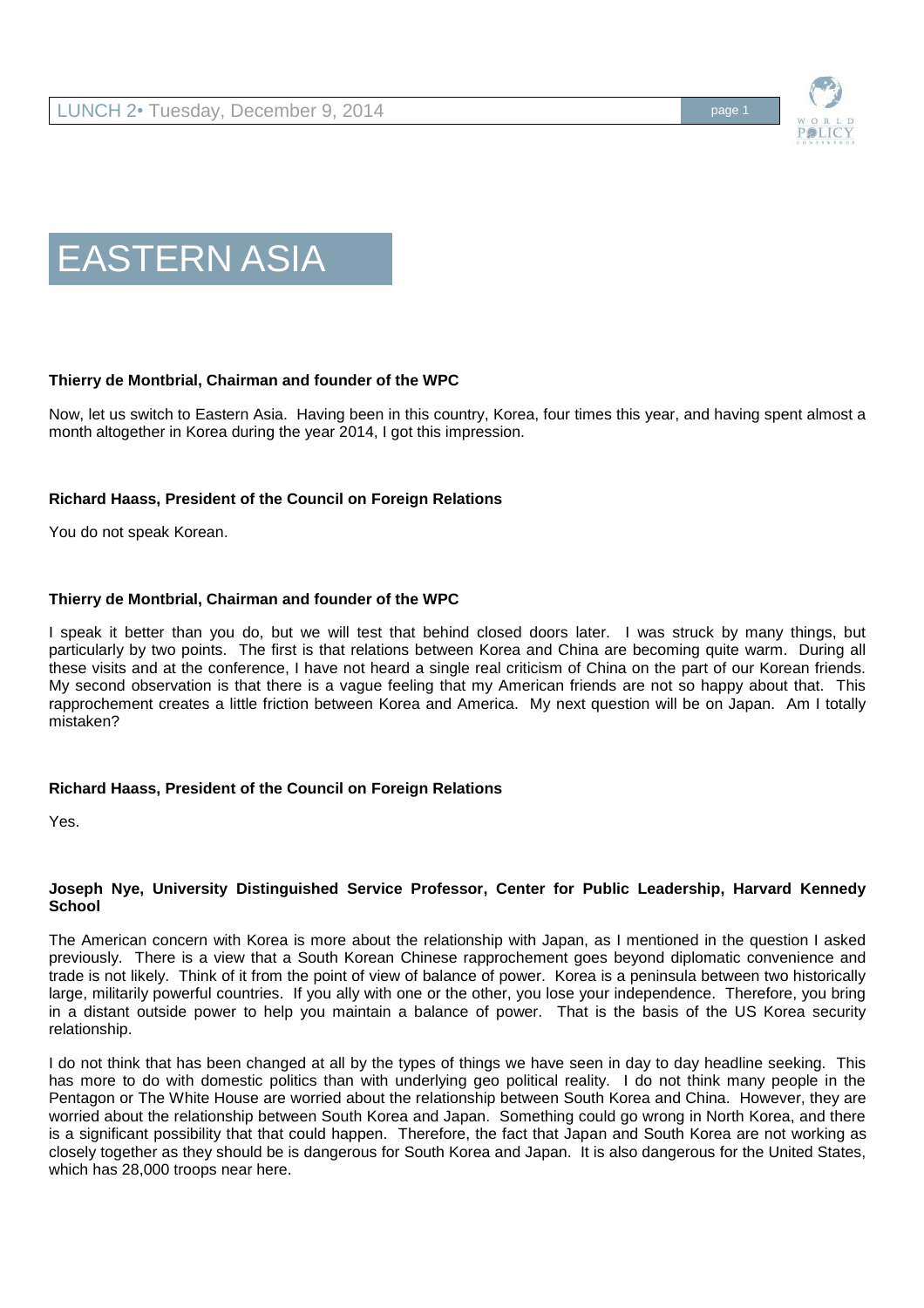

### **Richard Haass, President of the Council on Foreign Relations**

I respectfully disagree with our moderator. I have heard of two areas in which our South Korean hosts are uneasy about China. One is a long standing one, which is China's relationship with North Korea. China quite simply does not use the influence it has to rein in either North Korea's nuclear programme, or more broadly, North Korean behaviour. There is a sense that China could and should do more, not to control North Korea, but to influence it.

Secondly, China has been quite robust in its representations to South Korea that it ought not to go ahead with the new generation of anti missile systems. It seems to me and to many South Koreans with whom I have spoken that the Chinese pressure is, shall we say, inappropriate. The only reason that South Korea would go ahead with this new system is to defend itself against the threat posed by North Korea. This again is the threat that China is not doing everything that is within its power to do something about. The principal areas of growth in South Korean relations with China have largely been in the economic sphere. However, in the political and military strategic area, there is still a degree of concern that I believe is quite understandable.

#### **Thierry de Montbrial, Chairman and founder of the WPC**

The last question is about Japan and Korea. You alluded to it, and I understand that the US is trying to play some role in this. Could you elaborate a little bit about the nature of that role first? Do you think that the US can contribute to a solution to that highly psychological and emotional problem? What might a reasonable outcome look like?

### **Richard Haass, President of the Council on Foreign Relations**

Is this on Japan and Korea?

### **Thierry de Montbrial, Chairman and founder of the WPC**

It is on Japan and Korea.

### **Joseph Nye, University Distinguished Service Professor, Center for Public Leadership, Harvard Kennedy School**

I have spoken with a variety of Japanese officials, including the Prime Minister and other ministers, and other groups of Americans who have visited in the last year or two. The American message has been very consistent, and it is not broadcast as much. It is a quiet message, which is that we think it is essential to overcome these disputes in history and get on with a serious common defence policy.

Frankly, the more interesting question centres on whether the US can do anything about the relationship between Japan and China. This has been very difficult since the 2012 Senkaku or Diaoyu Island dispute. In 2012, Hillary Clinton asked me, Steve Hadley, Rich Armitage and Jim Steinberg to call on the Prime Ministers, both in Tokyo and Beijing. This was to make clear that the American position had two components.

One was a component of deterrence, which was that the islands were covered by the US Japan security treaty. The other was a component of mediation, if you want, though reconciliation is probably a better term. This is to say that we had a strong interest in making sure that this did not escalate out of control. There was a strong recommendation that Japan and China establish recommendations, by which a miscalculation did not lead to an escalation.